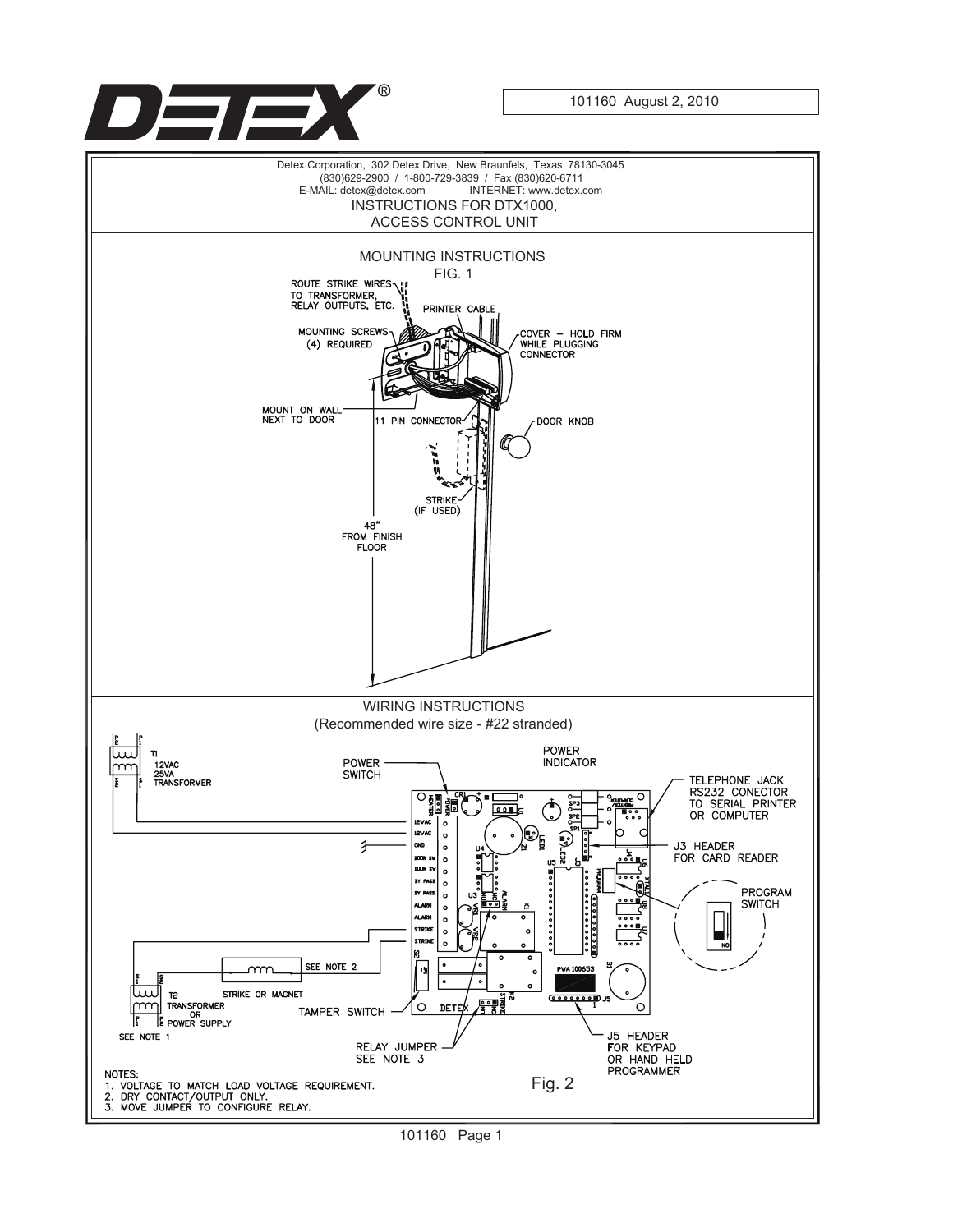#### WIRING INSTRUCTIONS - "COMPLETE OPTIONS" FIG. 3 (Recommended wire size - #22 stranded)



NOTES:

- 1. MUST BE CONNECTED TO POWER SOURCE.
- 2. VOLTAGE TO MATCH LOAD VOLTAGE REQUIREMENT.
- 3. DRY CONTACT/OUTPUT ONLY.
- 4. SHOWN WITH DOOR CLOSED.
- 5. MOVE JUMPER TO CONFIGURE RELAY.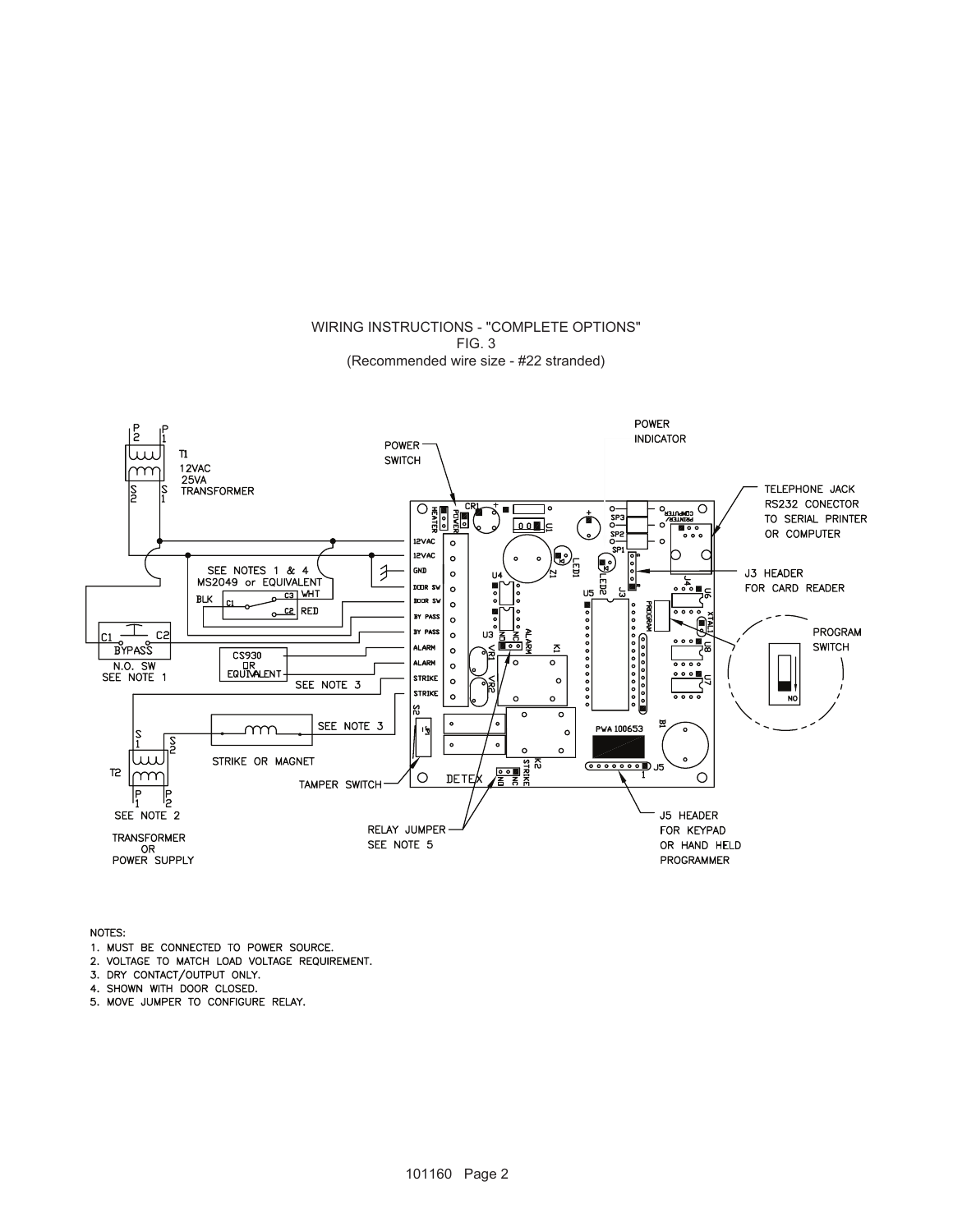#### **MANUAL PROGRAMMING INSTRUCTIONS FOR DTX1000**

# **Follow steps 1-5 for all versions**

- 1. Verify customer's specs and wiring according to Figure 2 or Figure 3 and power is on. Note: If the anti-tamper switch (ATS) is wired to an alarm system, disable the alarm system before proceeding to Step 2. (Re-arm alarm system when programming is completed.)
- 2 Open cover.
- 3. Turn "POWER" switch "OFF".
- 4. Turn "PROGRAM" switch to "OFF".
- 5. Turn "POWER" switch "ON" solid green LED turns on.

### **6. Programming the "DTX1100" series with Keypad only:**

| <b>COMMAND</b>                                          |  |          | <b>KEYPAD SEQUENCE</b>                |   |  |  |  |  |  |  |
|---------------------------------------------------------|--|----------|---------------------------------------|---|--|--|--|--|--|--|
| set common access code (CAC)<br>05                      |  |          | 2 to 4 digits, 00-9999                | # |  |  |  |  |  |  |
| set strike time<br>08                                   |  | *        | 3 digit No. 001-255 sec               | # |  |  |  |  |  |  |
| set door open time<br>09                                |  | $\ast$   | 3 digit No. 001-255 sec               | # |  |  |  |  |  |  |
| set keypad time out<br>10                               |  | $\ast$   | 3 digit No. 001-255 sec               | # |  |  |  |  |  |  |
| set supervisors code<br>13                              |  | $^\star$ | 2 to 4 digits, 00-9999                | # |  |  |  |  |  |  |
| disable supervisors code<br>13                          |  | $^\ast$  | 0                                     | # |  |  |  |  |  |  |
| (NOTE: Command 13 enabled, disables software functions) |  |          |                                       |   |  |  |  |  |  |  |
| set time<br>17                                          |  |          | hr(00-23) * min(00-59) * sec(00-59) # |   |  |  |  |  |  |  |
| set date<br>18                                          |  |          | $mo(01-12) * day(01-31) * yr(00-99)$  | # |  |  |  |  |  |  |

7. Turn "POWER" switch "OFF".

- 8. Turn "PROGRAM" switch to "ON".
- 9. Turn "POWER" switch "ON" and observe LED flashes on/off.
- 10. Close cover and lock.

6. Connect programmer to circuit board while holding cover firmly.

# **7. Programming the "DTX1200" series with Cardreader only using hand held PROGRAMMER:**

| <b>COMMAND</b>                 |    |         | <b>KEYPAD SEQUENCE</b>                                   |   |
|--------------------------------|----|---------|----------------------------------------------------------|---|
| validate range of cards        | 01 |         | start 4 digit(0001-9999) * end 4 digit(0001-9999)        | # |
| add one card to range of cards | 01 |         | start 4 digit * end 4 digit(include added card number) # |   |
| cancel single card             | 02 |         | 4 digit No.(0001-9999)                                   | # |
| reinstate all cancelled cards  | 02 | $\ast$  | O                                                        | # |
| set strike time                | 08 |         | 3 digit No. 001-255 sec                                  | # |
| set door open time             | 09 |         | 3 digit No. 001-255 sec                                  | # |
| print valid range of cards     | 11 | $^\ast$ |                                                          | # |
| print invalid card list        | 12 | $^\ast$ |                                                          | # |
| set time                       | 17 |         | $hr(00-23)$ * min(00-59) * sec(00-59)                    | # |
| set date                       | 18 | *       | mo(01-12) * day(01-31) * yr(00-99)                       | # |
|                                |    |         |                                                          |   |

8. Turn "POWER" switch "OFF".

9. Remove hand held PROGRAMMER.

10. Turn "PROGRAM" switch "ON".

11. Turn "POWER" switch "ON" and observe LED flashes on/off.

12. Close cover and lock.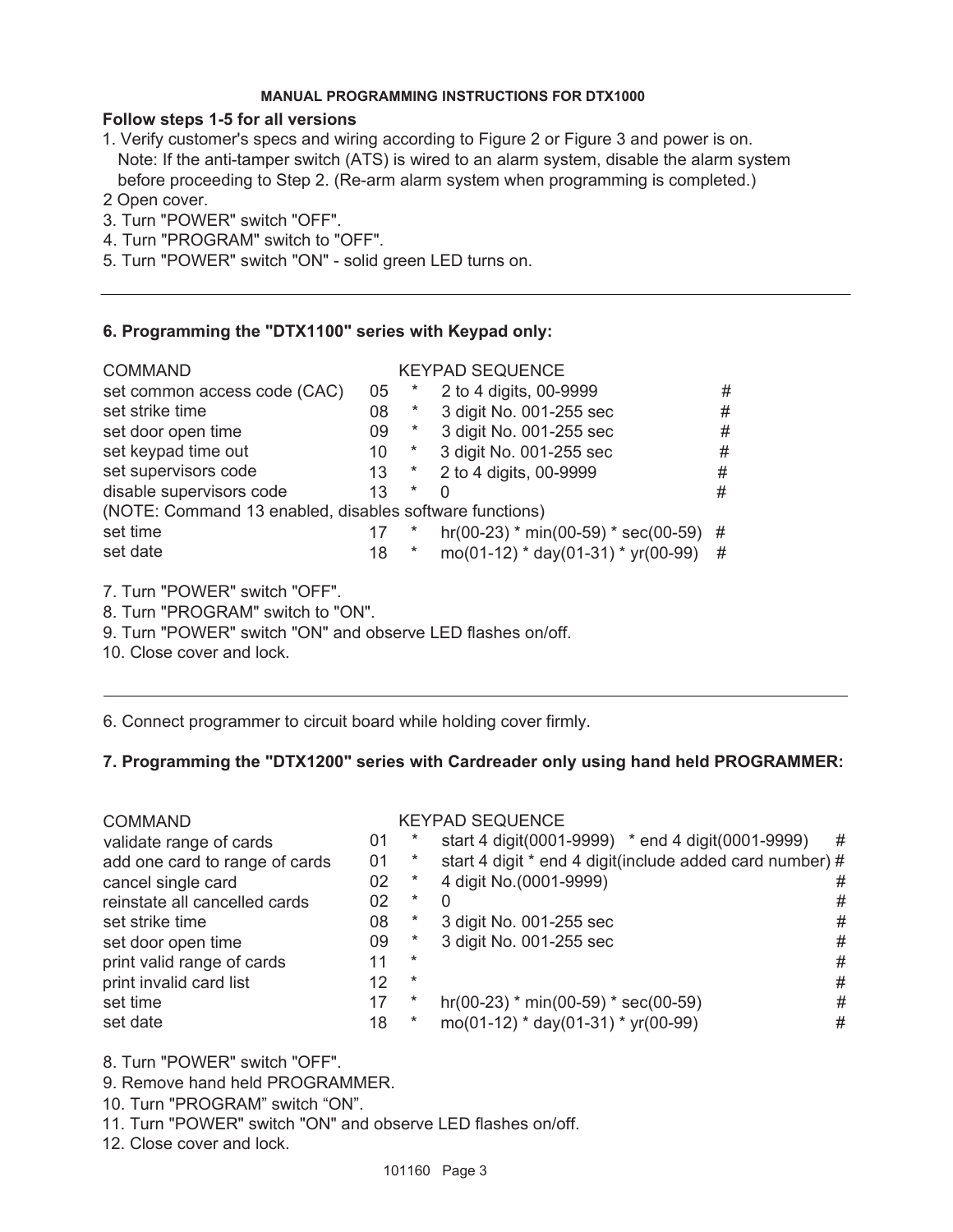# **6. Programming the "DTX1300" series with Keypad and Cardreader:**

|    |          | <b>KEYPAD SEQUENCE</b>  |   |                                                                                                                                                                                                        |
|----|----------|-------------------------|---|--------------------------------------------------------------------------------------------------------------------------------------------------------------------------------------------------------|
| 01 | ×        |                         |   | #                                                                                                                                                                                                      |
| 01 |          |                         |   | #                                                                                                                                                                                                      |
| 02 |          | 4 digit No. (0001-9999) | # |                                                                                                                                                                                                        |
| 02 | $\ast$   | $\Omega$                | # |                                                                                                                                                                                                        |
| 03 | *        |                         | # |                                                                                                                                                                                                        |
| 03 | *        | $\Omega$                | # |                                                                                                                                                                                                        |
| 04 | *        |                         | # |                                                                                                                                                                                                        |
| 04 | $^\star$ | $\Omega$                | # |                                                                                                                                                                                                        |
| 05 | $\ast$   | 2 to 4 digits (00-9999) | # |                                                                                                                                                                                                        |
| 05 | $^\star$ | $\Omega$                | # |                                                                                                                                                                                                        |
| 08 | $\ast$   | 3 digit No. 001-255 sec | # |                                                                                                                                                                                                        |
| 09 |          | 3 digit No. 001-255 sec | # |                                                                                                                                                                                                        |
| 10 | *        | 3 digit No. 001-255 sec | # |                                                                                                                                                                                                        |
| 11 | *        |                         | # |                                                                                                                                                                                                        |
| 12 | *        |                         | # |                                                                                                                                                                                                        |
| 17 |          |                         | # |                                                                                                                                                                                                        |
| 18 |          |                         | # |                                                                                                                                                                                                        |
|    |          |                         |   | start 4 digit No. (0001-9999) * end 4 digit No. (0001-9999)<br>start 4 digit * end 4 digit(include added card number)<br>$hr(00-23)$ * min(00-59) * sec(00-59)<br>$mo(01-12) * day(01-31) * yr(00-99)$ |

8. Turn "POWER" switch "OFF".

9. Turn "PROGRAM" switch "ON".

10. Turn "POWER" switch "ON" and observe LED flashes on/off.

11. Close cover and lock.

### **GLOSSARY OF TERMS:**

STRIKE TIME - Controls time which strike relay remains energized.

DOOR OPEN TIME - Controls time which door may remain open before alarm relay will operate.

KEYPAD TIME OUT - Controls time allowed to complete keypad operation for access.

P.I.N. - Personal Identification Number included in card information.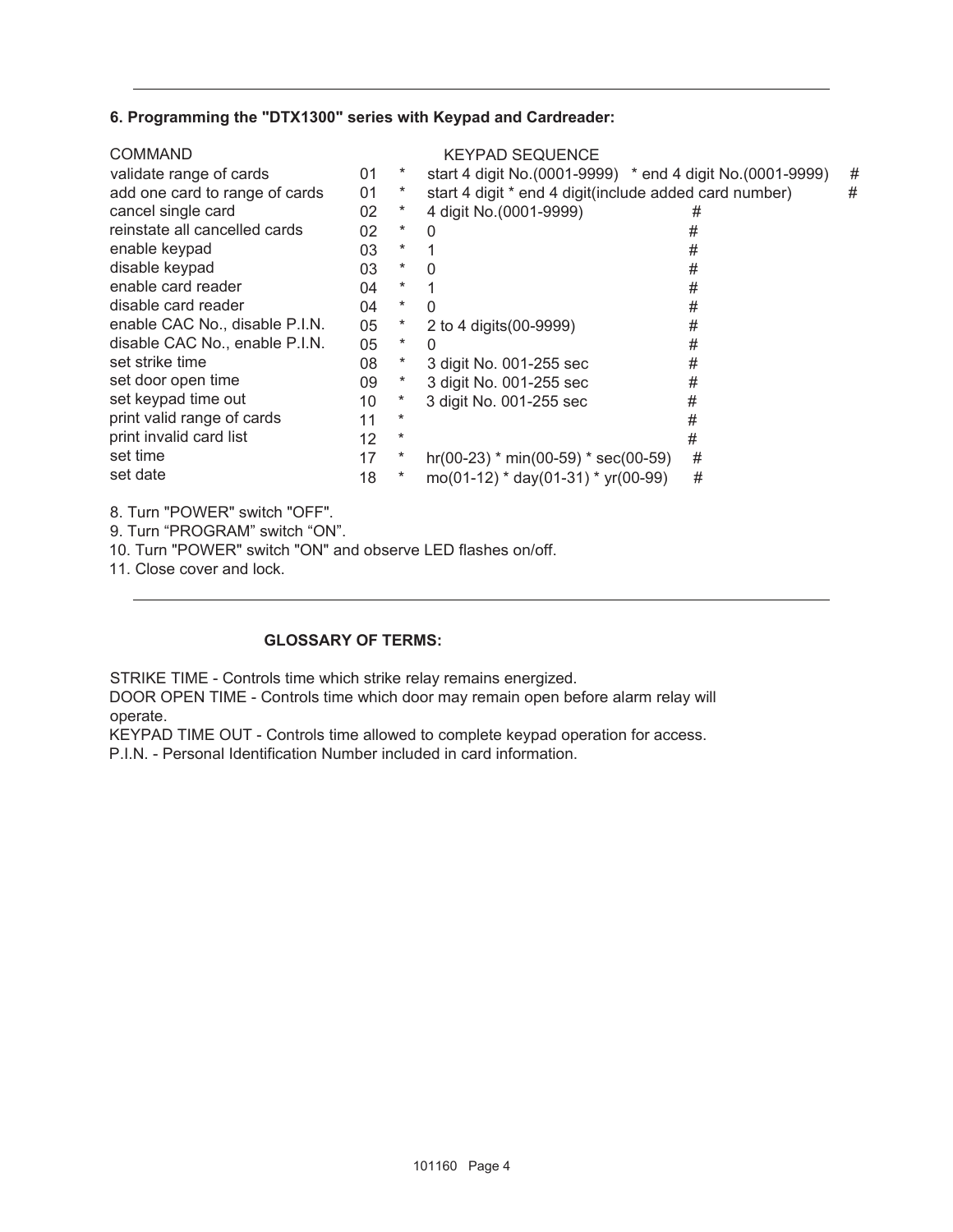

# **SERIAL PRINTER ONLY**

Configure serial card as follows: 4800 (baud rate), n (stop bits) 1 ("even" parity bit)

# **KEYPAD ONLY**

| |

| |

1 2 3 # 0 0 0 0 11:15:14 03/31/98 Access Granted

| Access is granted Valid CAC entered at Keypad

1 4 5 # Invalid CAC

| 1 4 5 # Invalid CAC

### **CARD READER ONLY**

| | | | | | |

:000423344102001 1020 16:40:17 03/31/98

:00042334410120 Invalid serial number

Valid Card S/N 1020 read by card reader Access is granted

Invalid serial number has been read by card reader

### **CARD READER AND KEYPAD**

:000423344102001 Valid Serial Number | 123# 11:20:17 04/01/98 Access Granted

Valid serial number has been read by card reader CAC 123 entered by keypad Access is granted

# **REMOTE BYPASS**

| | |

| | |

11:56:44 04/01/98 Access Granted

Remote bypass switch has been activated